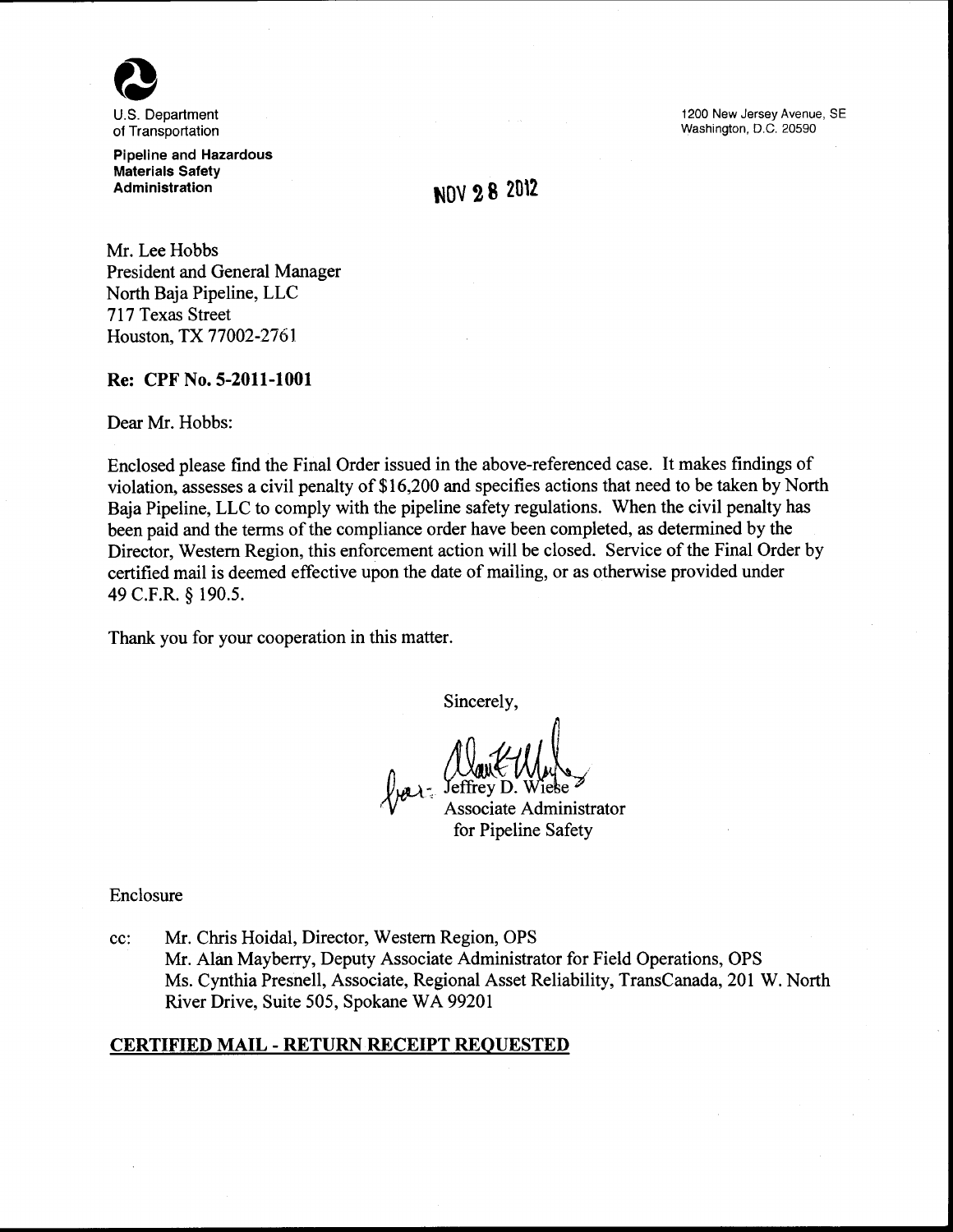# **U.S. DEPARTMENT OF TRANSPORTATION PIPELINE AND HAZARDOUS MATERIALS SAFETY ADMINISTRATION OFFICE OF PIPELINE SAFETY WASHINGTON, D.C. 20590**

) ) ) ) ) )

**In the Matter of** 

**North Baja Pipeline, LLC,** 

**Respondent.** 

**CPF No. 5-2011-1001** 

# **FINAL ORDER**

On December 8-13, 2010, pursuant to 49 U.S.C. § 60117, the Arizona Corporation Commission, as an agent for the Pipeline and Hazardous Materials Safety Administration (PHMSA), Office of Pipeline Safety (OPS), conducted an on-site pipeline safety inspection of the facilities and records of North Baja Pipeline, LLC (North Baja or Respondent) in Arizona. North Baja's natural gas pipeline system consists of 80 miles of 30 and 36-inch diameter pipeline that runs from southwestern Arizona into California. The system is operated and partially owned by TransCanada Pipelines Limited. <sup>1</sup>

As a result of the inspection, the Director, Western Region, OPS (Director), issued to Respondent, by letter dated April 28, 2011, a Notice of Probable Violation, Proposed Civil Penalty, and Proposed Compliance Order (Notice). In accordance with 49 C.P.R.§ 190.207, the Notice proposed finding that North Baja violated 49 C.P.R.§ 192.605 and proposed assessing a civil penalty of\$16,200 for an alleged violation. The Notice also proposed ordering Respondent to take certain measures to correct the alleged violations.

TransCanada responded to the Notice by letter dated November 14, 2011 (Response). The company did not contest the allegations of violation but did contest the terms of the proposed compliance order. Respondent did not request a hearing and therefore has waived its right to one.

# **FINDINGS OF VIOLATION**

In its Response, North Baja did not contest the allegations in the Notice that it violated 49 C.P.R. Part 192, as follows:

**Item 1:** The Notice alleged that Respondent violated 49 C.F.R. § 192.605(a), which states:

http://www.northbajapipeline.com/ (last accessed on August 16, 2012).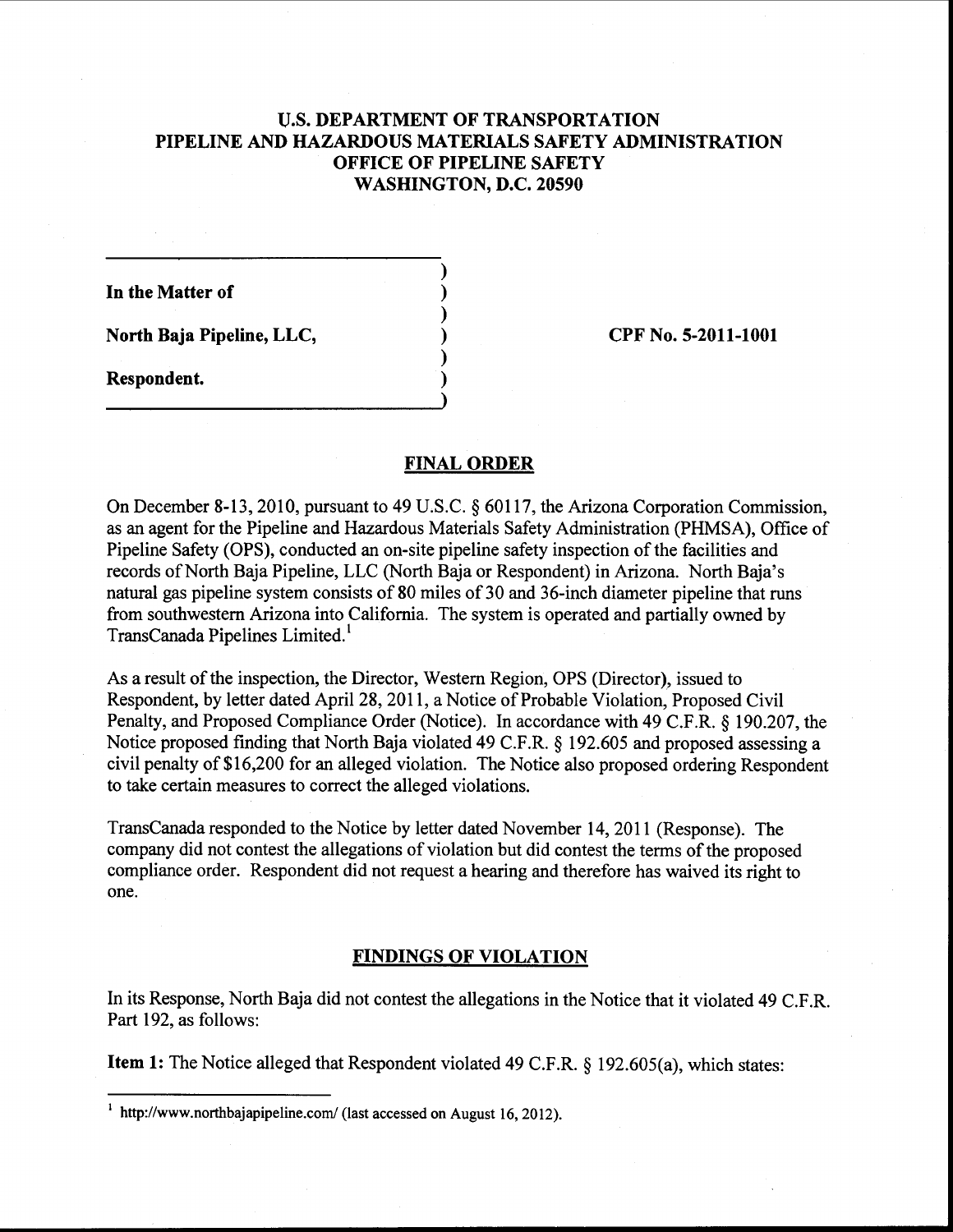## § **192.605 Procedural manual for operations, maintenance, and emergencies.**

(a) *General.* Each operator shall prepare and follow for each pipeline, a manual of written procedures for conducting operations and maintenance activities and for emergency response. For transmission lines, the manual must also include procedures for handling abnormal operations. This manual must be reviewed and updated by the operator at intervals not exceeding 15 months, but at least once each calendar year. This manual must be prepared before operations of a pipeline system commence. Appropriate parts of the manual must be kept at locations where operations and maintenance activities are conducted.

The Notice alleged that Respondent violated 49 C.F.R. § 192.605(a) by failing to follow, for each pipeline, a manual of written procedures for conducting operations and maintenance activities. Specifically, the Notice alleged that North Baja failed to follow its operating procedures when repairing pipeline coating damage. According to Respondent's procedures, prior to repairing pipeline coating damage, the affected area must be prepared by sandblasting or "roughing up" the original coating. In December 2007, Respondent initiated repair of damaged coating on its pipeline. However, upon excavation in December 2010, it was clear that the pipeline was not properly subjected to sandblasting or "roughing up" prior to the application of epoxy. Photographs<sup>2</sup> of the excavated area demonstrate that the hand-applied epoxy was placed over the bare surface and original coating of the pipeline, in violation of the company's written procedures.

Respondent did not contest this allegation of violation, but provided information regarding its contract for the repair and the coating specification for the conditions observed in 2007. In its response, North Baja forwarded written evidence that appears to demonstrate that its contractor was to sandblast the damaged areas prior to coating the pipeline. Notwithstanding this evidence, the Respondent acknowledges that "the 2010 photographs show disbandment similar to that observed in 2007 and 2008 ..... [and] the Company cannot produce evidence to demonstrate that the work was performed as indicated by the contractor invoices."<sup>3</sup>

Accordingly, based upon a review of all of the evidence, I find that Respondent violated 49 C.F.R. § 192.605(a) by failing to follow its written procedures requiring that, prior to repairing coating damage, any affected areas be cleaned by sandblasting or "roughing up" the original coating.

**Item 2:** The Notice alleged that Respondent violated 49 C.F.R. § 192.605(b)(2), which states:

#### § **192.605 Procedural manual for operations, maintenance, and emergencies.**   $(a)$  ....

(b) *Maintenance and normal operations.* The manual required by paragraph (a) of this section must include procedures for the following, if applicable, to

 $3$  Response, at 2.

<sup>&</sup>lt;sup>2</sup> Pipeline Safety Violation Report, at 9.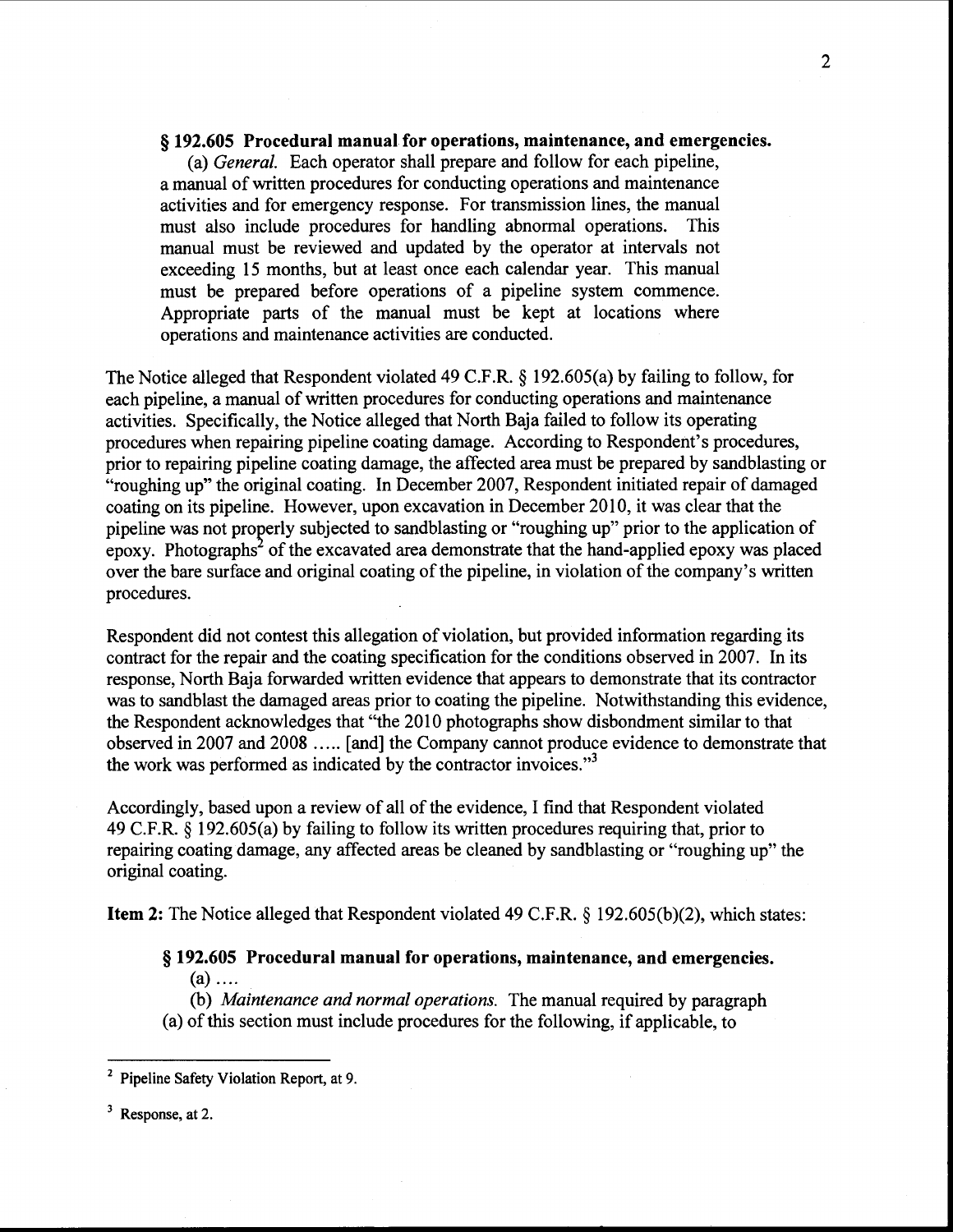provide safety during maintenance and operations.

 $(1)$  ....

(2) Controlling corrosion in accordance with the operations and maintenance requirements of subpart I of this part.

The Notice alleged that Respondent violated 49 C.F.R. § 192.605(b)(2) by failing to include in its procedural manual for operations, maintenance, and emergencies, a procedure for controlling corrosion in accordance with the operations and maintenance requirements of Subpart I of this part. Specifically, the Notice alleged that North Baja had no written procedure for identifying abnormally high levels of pipe-to-soil potentials requiring remedial action. When reviewing the TransCanada Operations Procedure *Manual25.0 192.463- Cathodic Protection Criteria,* the inspector found that there was no written procedure for identifying what level of abnormally high pipe-to-soil potentials would require remedial action.

Respondent did not contest this allegation of violation.

Accordingly, based upon a review of all of the evidence, I find that Respondent violated 49 C.F.R. § 192.605(b)(2) by failing to include in its procedural manual a procedure for controlling corrosion in accordance with the operations and maintenance requirements of Subpart I of this part.

These findings of violation will be considered prior offenses in any subsequent enforcement action taken against Respondent.

#### ASSESSMENT OF PENALTY

Under 49 U.S.C. § 60122, Respondent is subject to an administrative civil penalty not to exceed \$100,000 per violation for each day of the violation, up to a maximum of \$1,000,000 for any related series of violations. In determining the amount of a civil penalty under 49 U.S.C. § 60122 and 49 C.F.R. § 190.225, I must consider the following criteria: the nature, circumstances, and gravity of the violation, including adverse impact on the environment; the degree of Respondent's culpability; the history of Respondent's prior offenses; the Respondent's ability to pay the penalty and any effect that the penalty may have on its ability to continue doing business; and the good faith of Respondent in attempting to comply with the pipeline safety regulations. In addition, I may consider the economic benefit gained from the violation without any reduction because of subsequent damages, and such other matters as justice may require. The Notice proposed a total civil penalty of \$16,200 for the violations cited above.

Item 1: The Notice proposed a civil penalty of \$16,200 for Respondent's violation of 49 C.F.R. § 192.605(a), for failing to follow its own procedures when repairing pipeline coating by first preparing the original coating through sandblasting or "roughing up". The Respondent submitted several pieces of evidence in support of its request for a reduction of the proposed civil penalty. First, a TransCanada employee sent an email to the project contractor that specifically mentions that sandblasting should be assessed an extra labor charge. Second, it appears that, as of March 2007, prior to the attempted remediation of the coating damage in this case, TransCanada had a specification in place for coating applications on TransCanada facilities in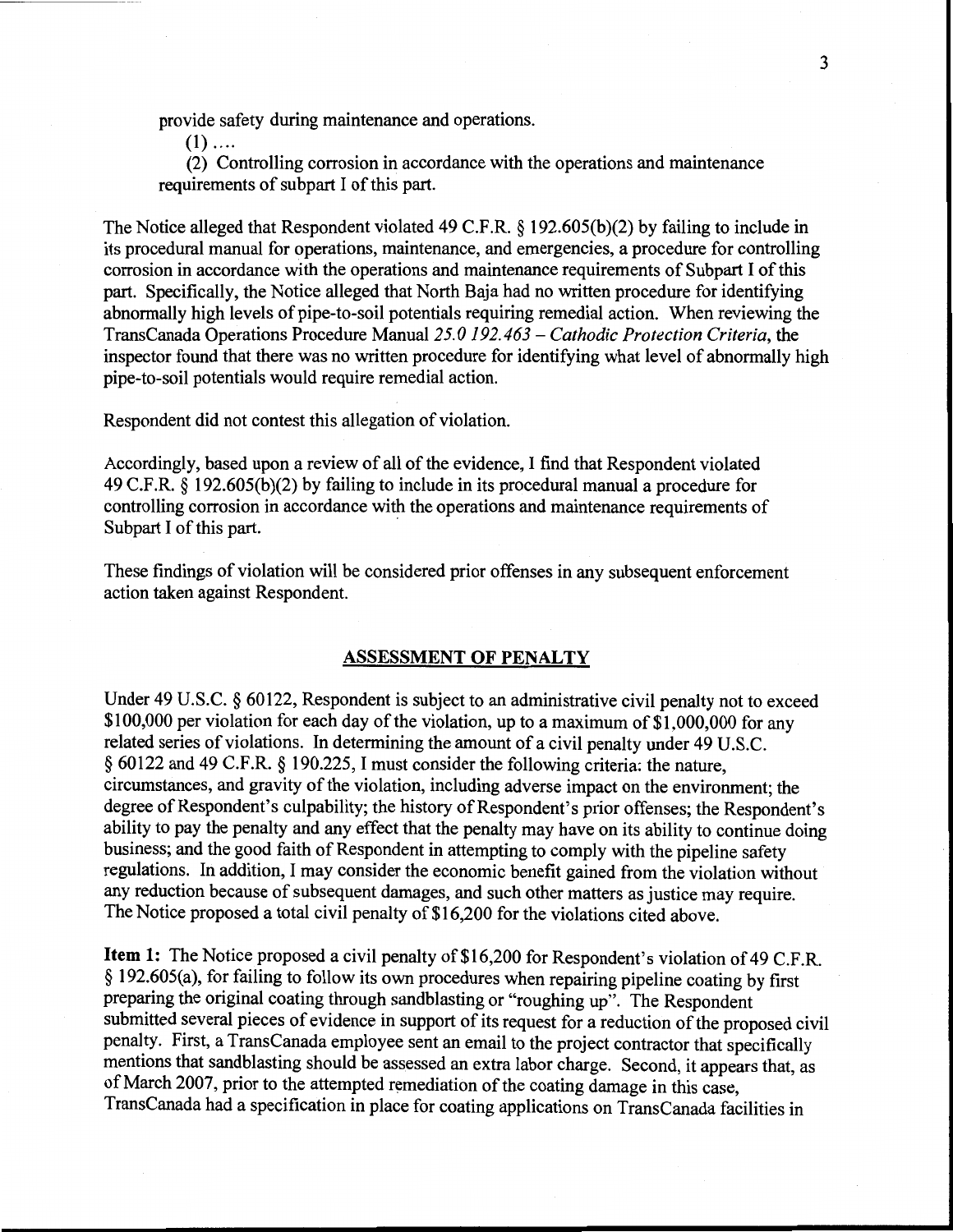the United States that identified the appropriate surface preparation in great detail.<sup>4</sup> Lastly, TransCanada submitted daily inspection reports and contractor invoices from the time of the 2007 repair that purport to demonstrate the affected areas were sandblasted. While the company has presented a great deal of evidence to demonstrate that it complied with its procedures, the most compelling evidence are the 2010'photographs of the excavated pipeline. If the work had been done according to TransCanada's specifications, the 2010 pipeline would not be in the same condition as was noted in 2007. Given that the company has no explanation for the condition that was observed in 2010, it can only be inferred that, even though the Respondent properly contracted for the remediation, the affected areas were not in fact properly prepared prior to recoating. Despite its procedures, the Respondent failed to adequately verify that the work was properly completed and a potentially dangerous condition was allowed to persist for three years. This facility is located in a Class I location directly adjacent to a LNG facility. In the event of a pipeline failure and gas release, significant damage could have ensued. Accordingly, having reviewed the record and considered the assessment criteria, I assess Respondent a civil penalty of \$16,200 for violation of 49 C.F.R. § 192.605(a).

In summary, having reviewed the record and considered the assessment criteria for the Item cited above, I assess Respondent a total civil penalty of **\$16,200.** 

Payment of the civil penalty must be made within 20 days of service. Federal regulations (49 C.P.R.§ 89.21(b)(3)) require such payment to be made by wire transfer through the Federal Reserve Communications System (Fedwire), to the account of the U.S. Treasury. Detailed instructions are contained in the enclosure. Questions concerning wire transfers should be directed to: Financial Operations Division (AMZ-341), Federal Aviation Administration, Mike Monroney Aeronautical Center, P.O. Box 269039, Oklahoma City, Oklahoma 73125. The Financial Operations Division telephone number is (405) 954-8893.

Failure to pay the \$16,200 civil penalty will result in accrual of interest at the current annual rate in accordance with 31 U.S.C. § 3717, 31 C.F.R. § 901.9 and 49 C.F.R. § 89.23. Pursuant to those same authorities, a late penalty charge of six percent  $(6%)$  per annum will be charged if payment is not made within 110 days of service. Furthermore, failure to pay the civil penalty may result in referral of the matter to the Attorney General for appropriate action in a district court of the United States.

## **COMPLIANCE ORDER**

The Notice proposed a compliance order with respect to Items 1 and 2 in the Notice for violations of 49 C.P.R. §§ 192.605(a) and 192.605(b )(2), respectively. Under 49 U.S.C. § 60118(a), each person who engages in the transportation of gas or who owns or operates a pipeline facility is required to comply with the applicable safety standards established under chapter 601. The Director has indicated that Respondent has taken the following actions to address some of the cited violations:

<sup>&</sup>lt;sup>4</sup> Page 8 of 20, TransCanada Specification, *TES-COAT-EPU-US External Epoxy/Urethane Coating Systems. March 15, 2007.*